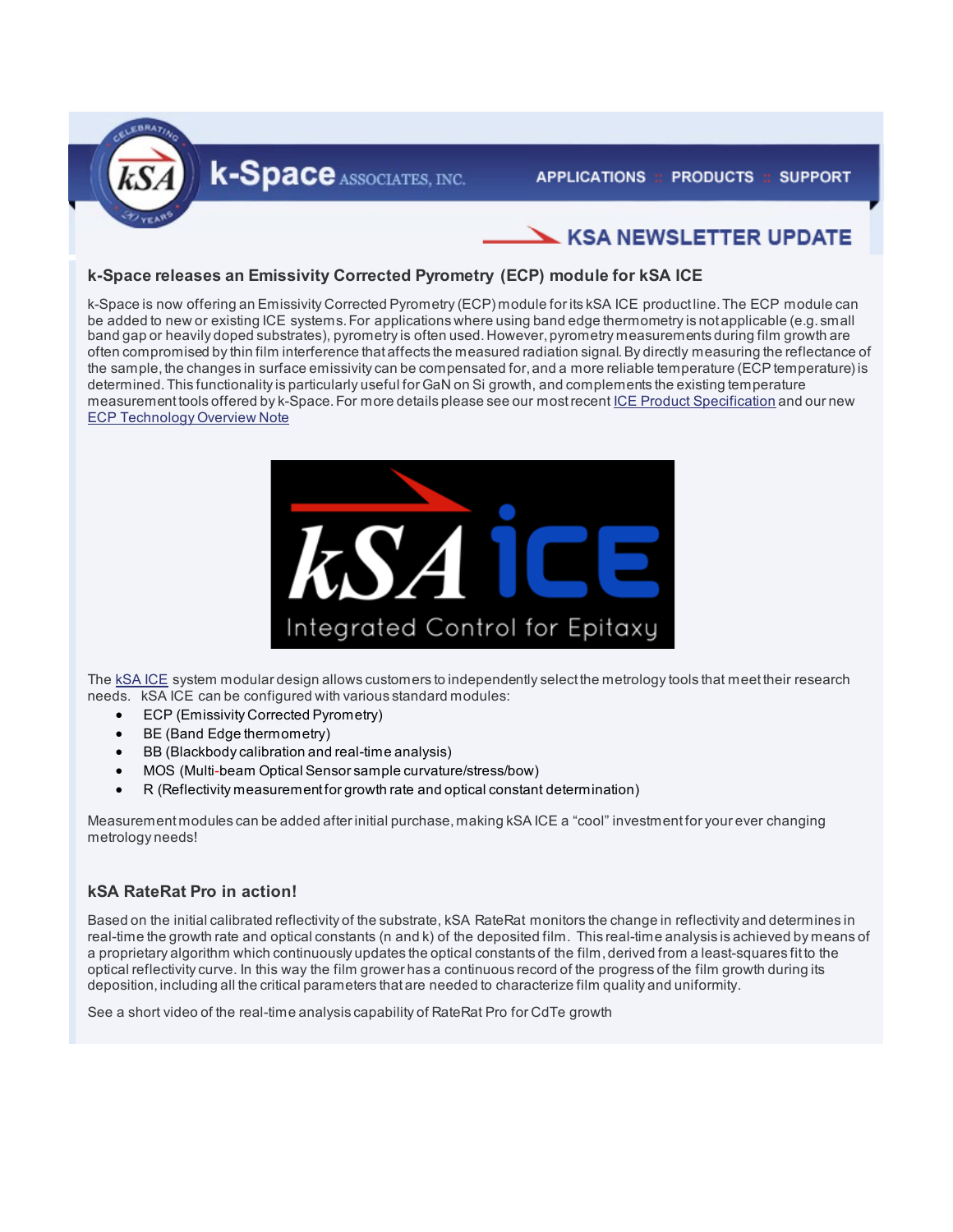

For CdTe films grown on Si, the thickness and growth rate were determined after 60 nm of film when using a 1050 nm LED. kSA RateRat Pro has many options to suit the needs of different applications and materials, including different laser/LED wavelengths (UV – VIS – IR). Whether your needs are in precision optical coatings, solar cell manufacturing, LED production, organic semiconductors, or many other applications where accurate in-situ, real-time film monitoring is essential, kSA RateRat Pro has you covered.

#### **kSA MOS used to measure porous TiN coatings for cardiac and neural electro-stimulation electrodes**

Dr. Craig Outten of Denton Vacuum Systems will be presenting a paper entitled "Development of Titanium Nitride Fractal Coatings for Cardiac and Neural Electrostimulation Electrodes" at the 2014 Society of Vacuum Coaters (SVC) TechCon conference in Chicago, IL on May 8. This paper will focus on the process development and characterization of porous, columnar titanium nitride

# DENTON VACUUM **BARRIERS BECOME BREAKTHROUGHS**

coatings for use in cardiac pacemaker leads and neural stimulation electrodes. Although not the primary focus of this paper, Dr. Outten will be reporting on initial kSA MOS measurements of this biocompatible material.

For more details please attend Dr. Outten's talk at the 2014 SVC TechCon conference. [\(Abstract\)](http://s36.a2zinc.net/clients/SVC/techcon2014/public/SessionDetails.aspx?FromPage=Sessions.aspx&SessionID=1509&SessionDateID=378)

Abou[t Denton Vacuum LLC:](http://www.dentonvacuum.com/) Denton Vacuum transforms technical barriers into thin-film technology breakthroughs for customers across the globe. With operations in the United States and China, Denton designs and develops systems that precision-coat aerospace components, advanced optics, medical implants, solar cells, semiconductor devices and much more. Denton's technology portfolio includes thermal evaporation, e-beam evaporation, ion-beam-assisted evaporation, magnetron sputtering (including reactive sputtering), plasma-enhanced-chemical-vapor deposition (PECVD), ion etch and ion-beamassisted deposition (IBAD).